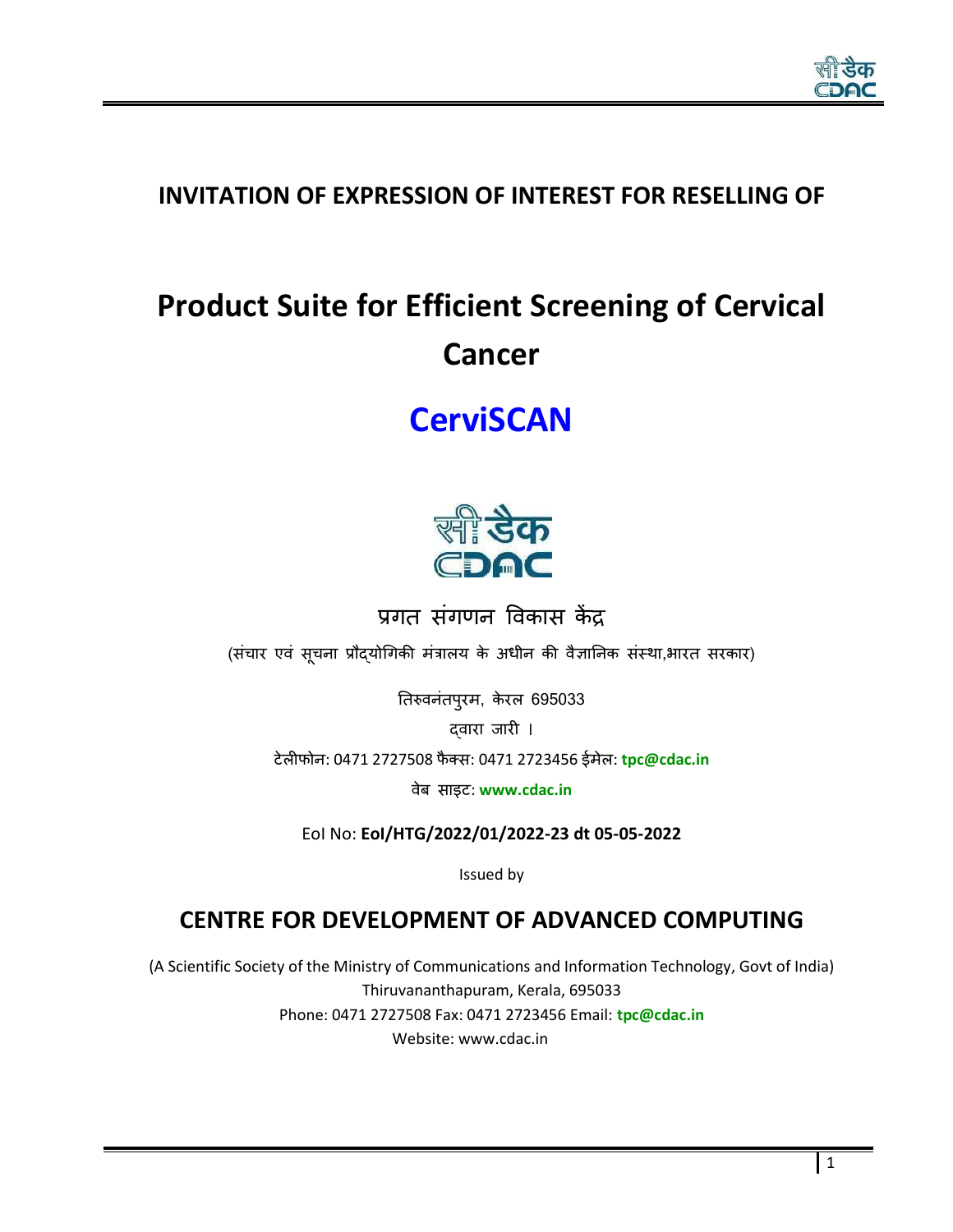# Table of Contents

| <b>SL</b><br>No. | Section                                                | Page No.       |
|------------------|--------------------------------------------------------|----------------|
| $\mathbf{1}$     | Introduction                                           | 3              |
| $\overline{2}$   | <b>Brief about C-DAC</b>                               | 3              |
| 3                | Brief description about the technology                 | 4              |
| 4                | Current status of the product/technology               | $\overline{4}$ |
| 5                | List of Deliverables                                   | 5              |
| 8                | General Terms and conditions of EXPRESSION OF INTEREST | 5              |
| 9                | Who can Apply                                          | 6              |
| 10               | How to Apply                                           | 6              |
| 11               | Annexure - I EoI Template                              | $\overline{7}$ |
| 12               | Annexure - II Specification                            | 8              |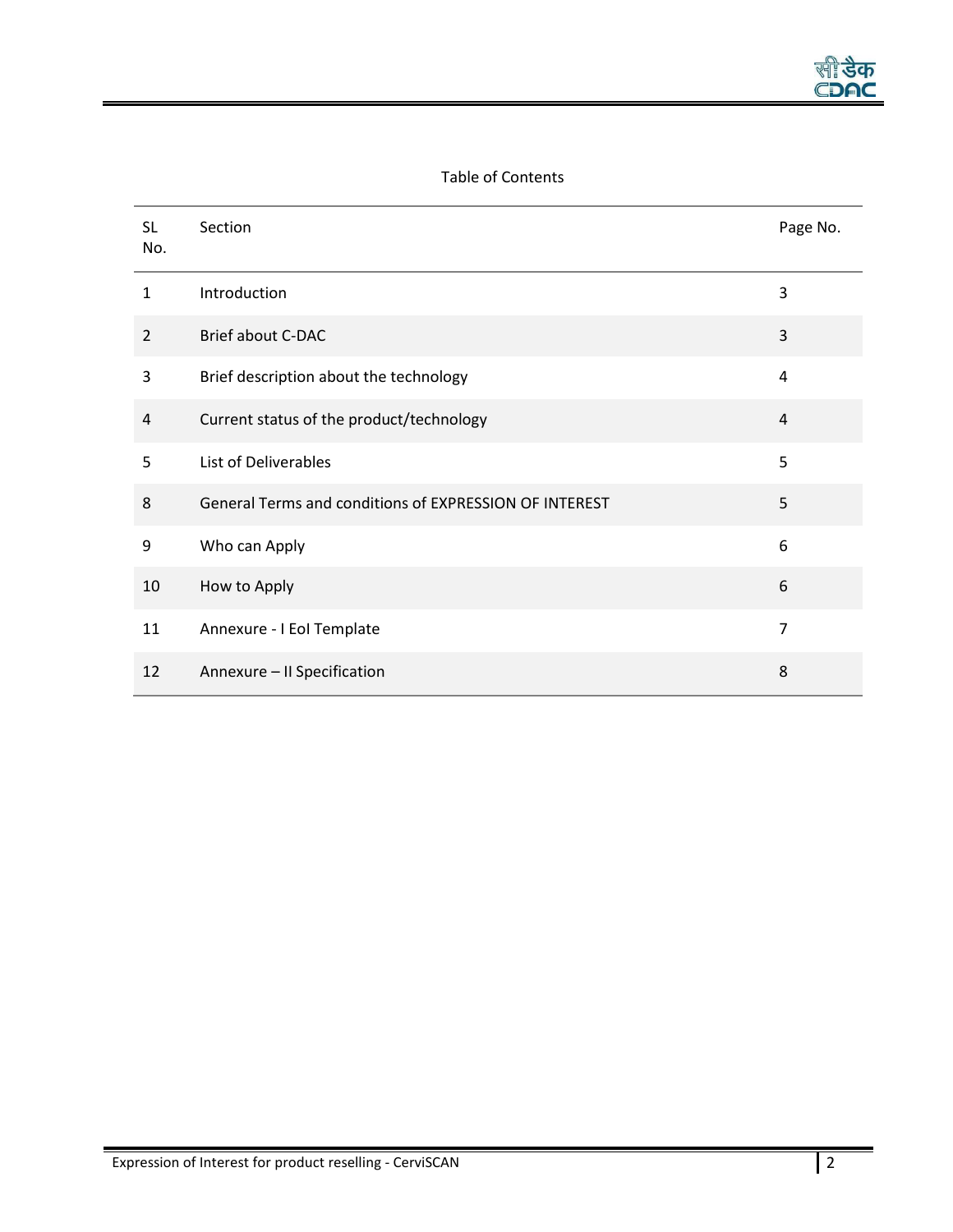

## <span id="page-2-0"></span>I. Introduction

Centre for Development of Advanced Computing (C-DAC) invites "**Expression of Interest**" (EOI) from interested companies for product/license procurement and to, market and sell "**Product Suite for Efficient Screening of Cervical Cancer** (*CerviSCAN*)" on a nonexclusive basis. This document gives details about the product and also the terms and conditions for companies to propose their Expression of Interest.

## <span id="page-2-1"></span>II. DISCLAIMER

## 1, Disclaimer

Centre for Development of Advanced Computing, Thiruvananthapuram (herein after called CDAC (T)) has prepared this Expression of Interest Document ("EoI Document") solely to invite interested companies to license products. While C-DAC (T) has taken due care in the preparation of information contained herein and believes it to be accurate, neither C-DAC or any of its Authorities or Agencies nor any of their respective officers, employees, agents or advisors give any warranty or make any representations, express or implied as to the completeness or accuracy of the information contained in this document or any information which may be provided in association with it.

2. This information is not intended to be exhaustive and interested parties are required to make their own inquiries in order to submit the EoI. The information is provided on the basis that it is nonbinding on C-DAC, any of its authorities or agencies or any of their respective officers, employees, agents or advisors.

3. C-DAC reserves the right not to proceed with the EoI process at any stage without assigning any reasons thereof, or to alter the time table reflected in this document or to change the process or procedure to be applied. It also reserves the right to decline to discuss the EoI further with any party submitting an EoI.

4. C-DAC will not be liable to pay/reimburse any cost/losses/expenses/penalties/damages of whatsoever nature to any person (s)/entity (ties) submitting the EoI.

5. This EoI Document is neither an agreement nor an offer and is only an invitation by C-DAC (T) to the entities that are qualified to submit their Expression of Interest Proposal as stated in the Notice Inviting EoI.

6. The purpose of this Notice Inviting EoI Document is to provide interested applicant's with information to assist the formulation of their Proposal.

7. The issue of this EoI does not imply that C-DAC (T) is bound to select an agency.

III. Brief about C-DAC

**[Centre for Development of Advanced Computing](http://www.cdac.in/)**, is a Scientific Society of the **[Ministry of](http://www.mit.gov.in/)  [Electronics and Information Technology, Government of India](http://www.mit.gov.in/)**. It is a national Centre of Excellence, pioneering application oriented research, design and development in Electronics and Information Technology.

The Centre has contributed significantly to the growth of the industry in general and the electronics sector in particular through the indigenous development of commercially viable systems and products, foreign technology absorption, adaptation and upgrades, consultancy and training and turnkey implementation of contract projects. The Centre has several firsts to its credits and is the recipient of prestigious national level awards for excellence in application- oriented R & D.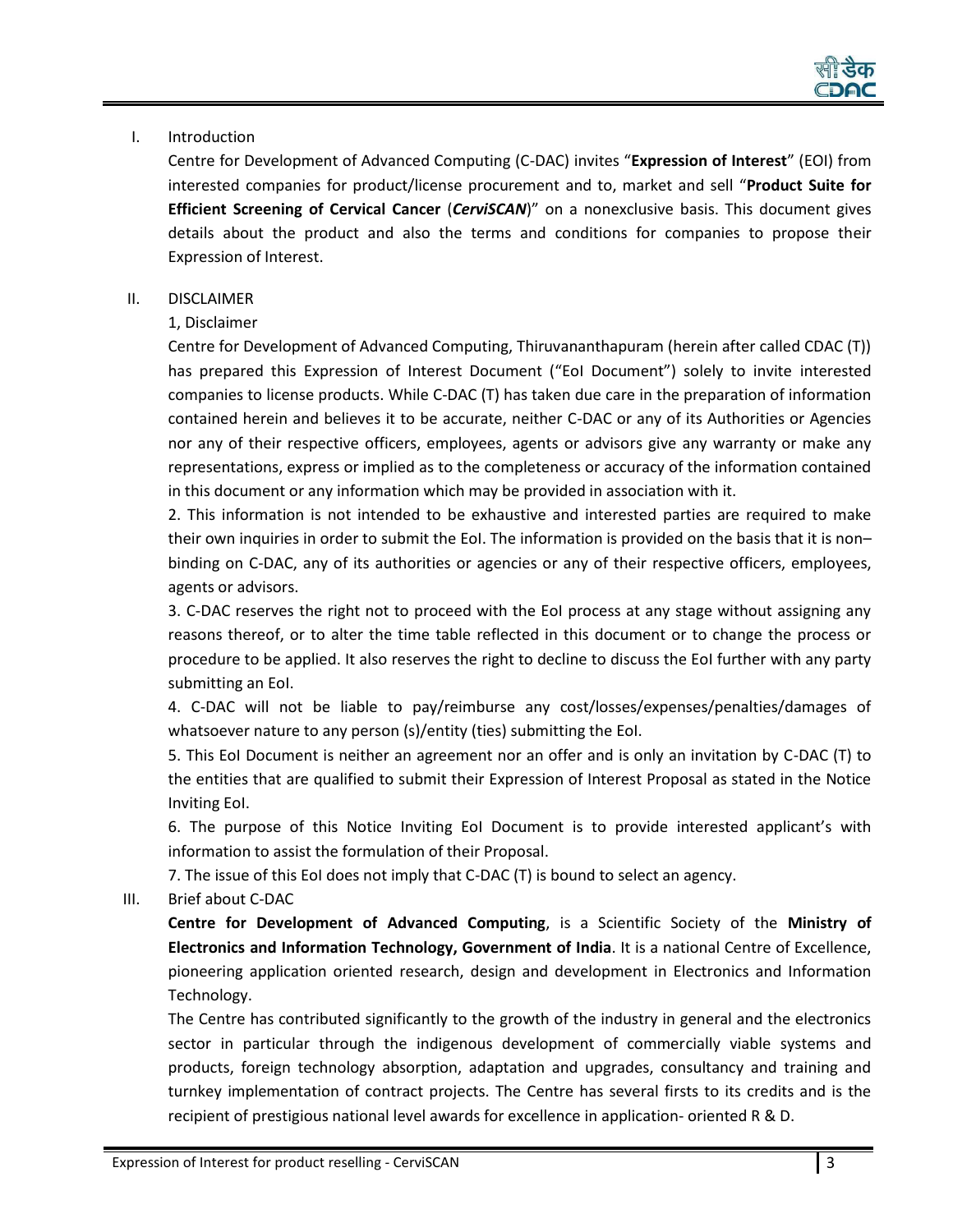

The technology themes of the centre are Health Informatics, Control & Instrumentation, Power electronics, Hardware Design, Broadcast & Communication, Strategic Electronics, and Software Development and Training.

IV. Brief description about the product

In India, one woman dies of cervical cancer every eight minutes, contributing to one fifth of global mortality caused by the disease. Cervical cancer is one of the few types of cancers that can be detected, treated, and cured before progressing to invasive cancer.

CerviSCAN automates manual operations followed in traditional cytology such as smear preparation, staining and diagnosis under the microscope by adopting robotic lab automation techniques. Moreover, AI assisted cloud based interface provided by CerviSCAN improves efficiency and accessibility of cytology services in comparison with traditional cytology.

CerviSCAN product suite contain following products

- 1. *DigiSmearAS20x -* used to digitize cervical smears. DigiSmear has precise robotic control movement of slides in X, Y & Z direction with –micro-metre precision. High throughput imaging integrated with AI based auto-focus modules ensures that high quality images are acquired within a short span of time.
- 2. *Digital Cytology Framework –*Cloud based Digital Cytology interface provides smart workflow with dashboard services, visualization of digitized slides and Reporting. Visualization of Virtual Whole Slide with pan, zoom, annotation and share to peer features enables diagnosis anywhere anytime. The workflow completes with Digitized Bethesda Reporting.
- 3. *AI-PAP* Employs state-of-the-art Deep learning pipeline for pre-selecting relevant microscopic areas further improving diagnostic performance.
- 4. *RotoStainer* –automates the resource intensive Slide Staining procedure thereby standardizing staining output. It improves lab efficiency by staining 96 slides in one batch. It has the provision for running water and User configurable staining parameters. Audio indications for specific functionalities and touch Screen display are other features of RotoStainer.
- 5. *KytoSpin*  Cervical smears collected from population screening programs or from hospitals shall be stored in vials and centrifuged using KytoSpin to prepare a mono-layered specimen.
- 6. *KytoFunnel-*Indigenised mega funnel for preparing monolayer slides.
- 7. *KytoClip* Indigenised Clip for preparing monolayer slides

Product Specification is mentioned in Annexure - II

<span id="page-3-0"></span>V. Current status of the product/technology

Fully deployable prototype model available which had deployed in 4 apex cancer institutes of the country which are ICMR-National Institute of Cancer Prevention and Research (Noida) Regional Cancer Centre (Thiruvananthapuram), Dr. Bhubaneswar Borooah Cancer Institute (Guwahati) and Atal Bihari Vajpayee Regional Cancer Centre (Agartala) and undergone validation on over 10,000 cervical smears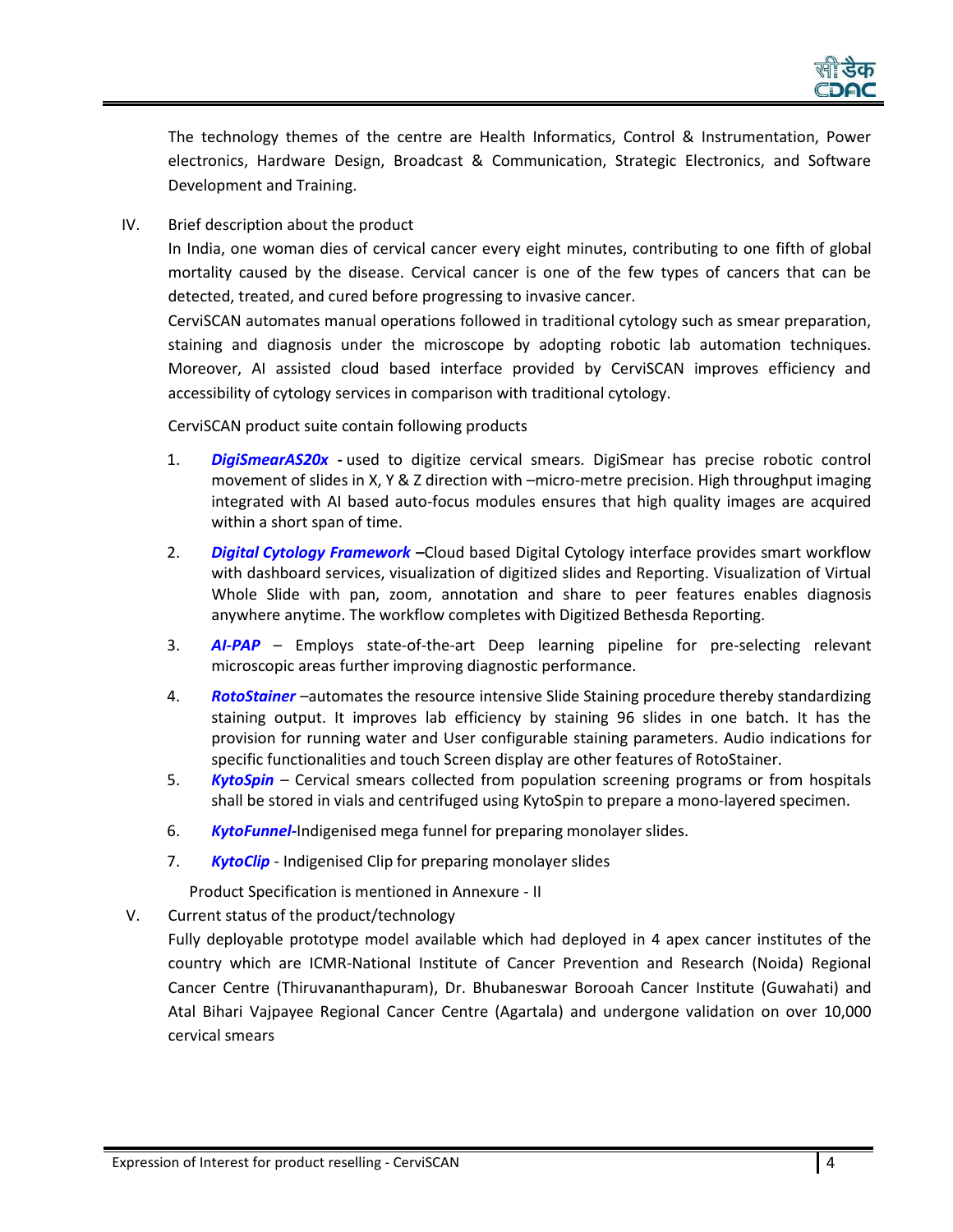

#### **VI. List of Deliverables**

| Sl. No.        | <b>Product</b>                 | <b>Deliverables</b>                                                            |  |
|----------------|--------------------------------|--------------------------------------------------------------------------------|--|
| 1              | DigiSmear AS20x                | Fabricated Unit with control software<br>$\bullet$<br>User manual<br>$\bullet$ |  |
| $\overline{2}$ | Digital Cytology Framework     | Software Installer and libraries<br>User manual                                |  |
| 3              | AI assisted PAP smear analysis | Software Installer and libraries<br>$\bullet$                                  |  |
| 4              | RotoStainer                    | Fabricated Unit with control software<br>$\bullet$<br>User manual<br>$\bullet$ |  |
| 5              | KytoSpin                       | Fabricated Unit with control software<br>$\bullet$<br>User manual              |  |
| 6              | KytoFunnel                     | Fabricated Unit with control software<br>User manual                           |  |
| 7              | KytoClip                       | Fabricated Unit with control software<br>User manual                           |  |

## VII. General Terms and conditions of EXPRESSION OF INTEREST

- a. C-DAC invites "Expression of Interest" (EOI) in the format given in Annexure-1.
- b. This invitation of EOI will be open till  $31<sup>st</sup>October 2022$ . Interested parties can submit Expression of Interest any time during this period and submitted EoI will be evaluated within 30 days of receipt of the same.
- c. CDAC will respond to the EOI by submitting cost details, terms of engagement and product documents like brochures, videos to the interested party.
- d. CDAC may invite the party for discussions and technical presentations as required during the evaluation time.
- e. Once CDAC and the party agree on terms of reference, CDAC'S willingness to supply to the party will be given in writing after the evaluation process.
- f. Selected parties will be given training on the product and its use cases. Party shall market the product and try to get orders from prospective customers in the name of the party. Party can then place order on CDAC for acquiring the product and licenses. CDAC will supply the items to the party as per the cost and the terms of reference already agreed upon.
- g. Installation of the item on site, commissioning, testing etc. will be the sole responsibility of the party.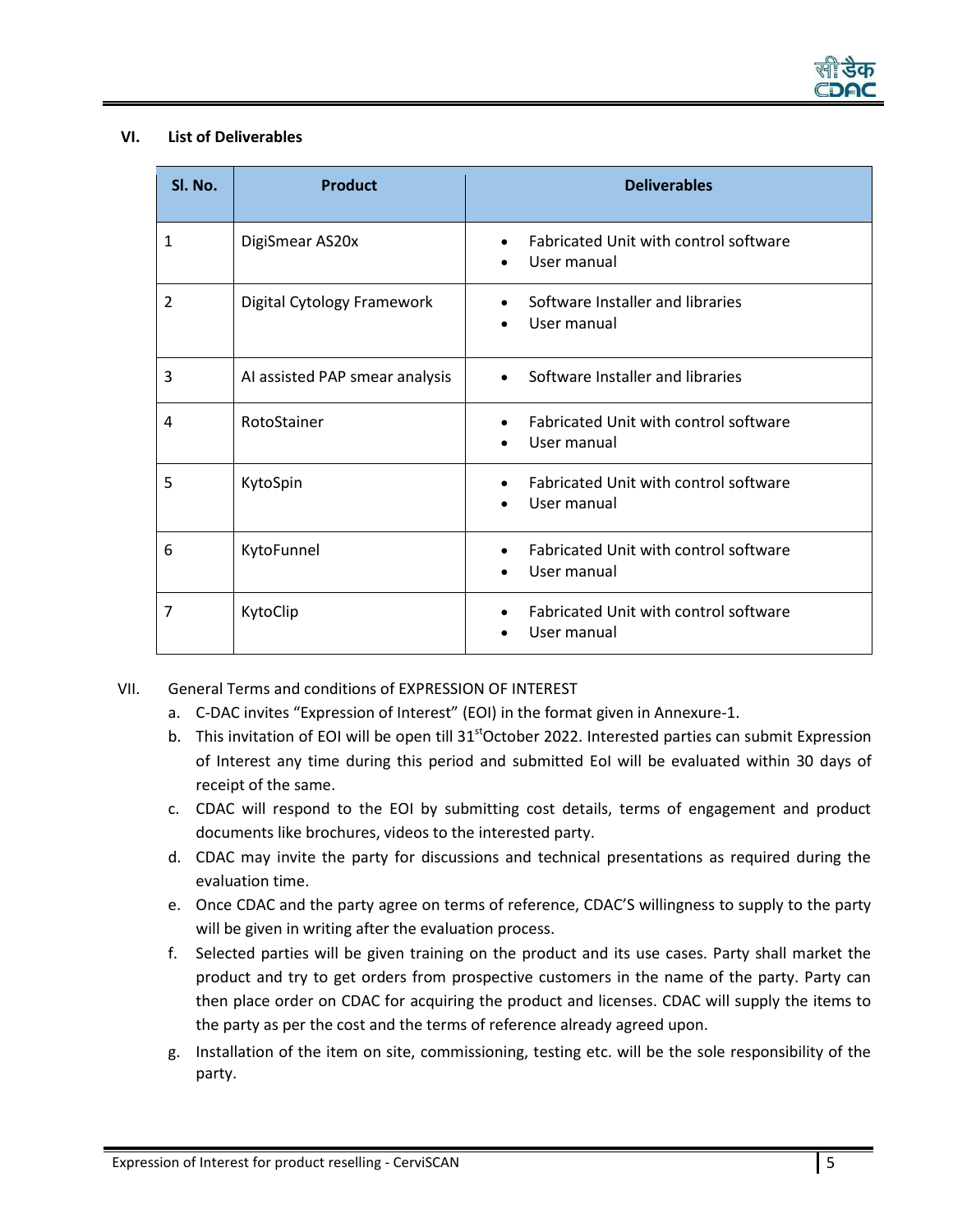

- h. CDAC will offer the product on direct selling basis to the end customer. But this sale price will be significantly higher than what is offered to the party selected for reselling. Details of these costing will be given as specified in clause c above.
- i. Participation in this EOI does not guarantee any association with C-DAC, unless notified by C-DAC in writing.
- j. The product/technology is offered on a nonexclusive basis. Any number of companies will be shortlisted for product procurement and licensing.
- k. C-DAC reserves the right of rejecting any submitted EoI without assigning reasons.
- l. There is neither a business guarantee nor any commitment for funding support from C-DAC to the appointed/ empanelled agencies.
- m. Product Licensing partner shall not to effect any change in the software/hardware product configuration of CerviSCAN without prior permission from C-DAC.
- n. For hardware products warranty, the vendor needs to make the system available at C-DAC, Thiruvananthapuram.
- o. Software license fee is for one year with renewal required for software updates on yearly basis
- p. Enhancement/customization charges required will be budgeted separately as per specific requirement raised
- q. The entire Intellectual Property Rights, including trademarks, trade names, copyrights of this product belong to and exclusively owned by C-DAC. The Product Licensing partner shall protect the trademarks, copyrights and intellectual property rights, of C-DAC and shall not to tamper, or in any manner alter the trademark/logos or copyrights/patents of C-DAC and shall not manufacture/produce any products which infringe on the trademarks, copyrights or the intellectual property rights of C-DAC.
- VIII. Who can Apply

Companies/firms willing to acquire the product from CDAC, market and sell products mentioned in section III of the EoI

IX. How to Apply

Interested companies/firms may send expression of interest as per Annexure – 1 format to

**Section Head, Technology Promotion Centre** Centre for Development of Advanced Computing (CDAC) Vellayambalam, Thiruvananthapuram, Kerala, India, 695033 Phone: 0471 2727508 Fax: 0471 2723456 Email: **[tpc@cdac.in](mailto:tpc@cdac.in)**Website: **[www.cdac.in](http://www.cdac.in/)**

For any queries please contact: Section Head, Technology Promotion Centre, 98470 69184, 0471 2723333 (extn: 220/450), email: **[tpc@cdac.in](mailto:tpc@cdac.in)**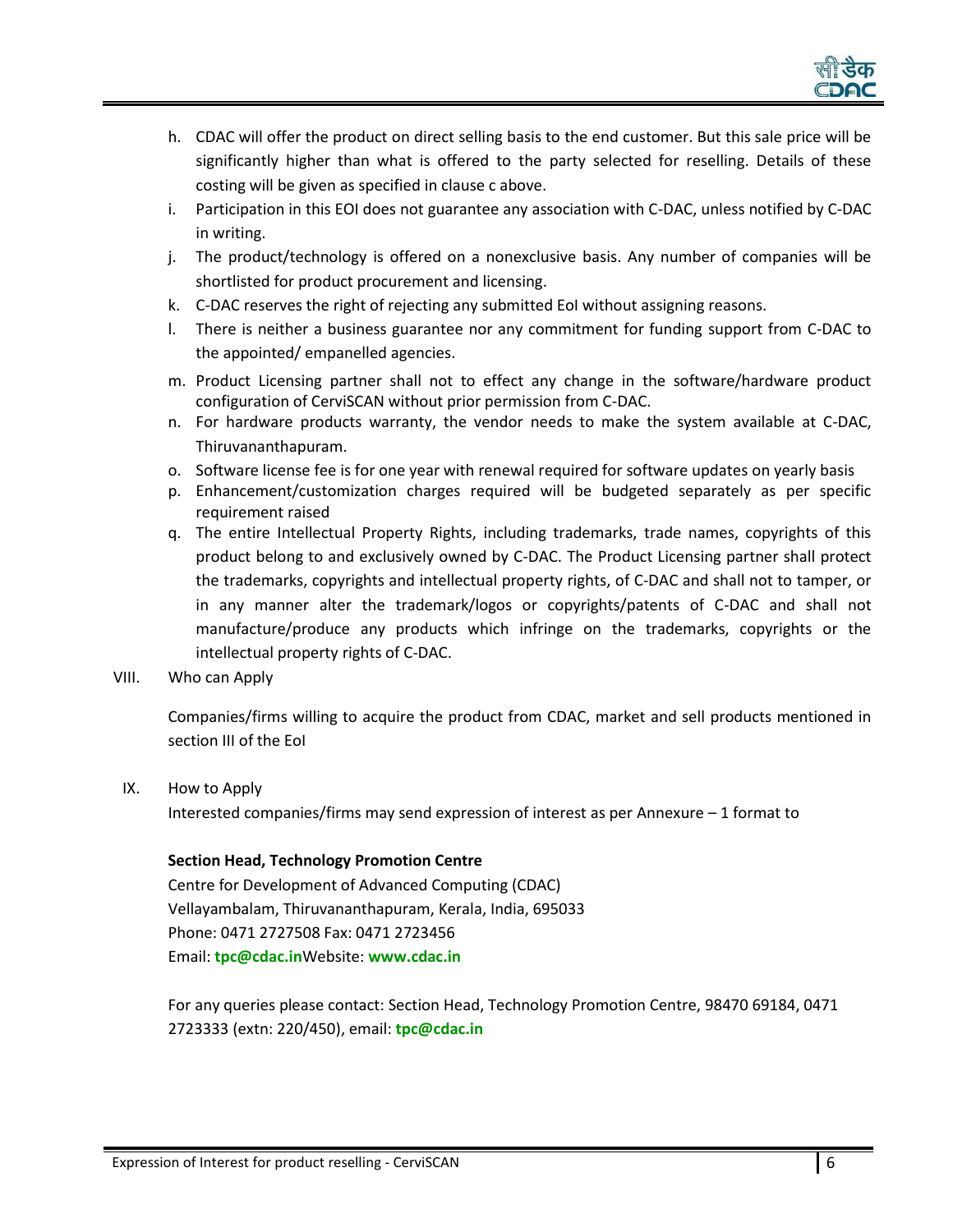

#### **Annexure –I EoI Template**

|            | <letter head=""></letter>                                                                                                                                                                                    |               |
|------------|--------------------------------------------------------------------------------------------------------------------------------------------------------------------------------------------------------------|---------------|
| $<$ No $>$ |                                                                                                                                                                                                              | <date></date> |
| From       |                                                                                                                                                                                                              |               |
|            |                                                                                                                                                                                                              |               |
|            |                                                                                                                                                                                                              |               |
| To         |                                                                                                                                                                                                              |               |
|            | <b>Section Head, Technology Promotion Centre</b><br>Centre for Development of Advanced Computing (CDAC)<br>Vellayambalam, Thiruvananthapuram, Kerala, India, 695033<br>Phone: 0471 2727508 Fax: 0471 2723456 |               |

Sub: Regarding EoI published for product Licensing of CerviSCAN – **EoI/HTG/2022/01/2022-23** dated **05/05/2022**

Sir,

<<About the organization, areas of work, products/technology/services offered etc. attach registration certificate, financial statements of last 3 years as applicable & GST Registration certificate>>

We are interested in engaging with C-DAC, Thiruvananthapuram and would like to procure products/software licenses of following products in the CerviSCAN product suite.

| 1. DigiSmearAS20x             | Nos |
|-------------------------------|-----|
| 2. Digital Cytology Framework | Nos |
| $3.$ AI-PAP                   | Nos |
| 4. RotoStainer                | Nos |
| 5. KytoSpin                   | Nos |
| 6. KytoFunnel                 | Nos |
| 7. KytoClip                   | Nos |

Kindly share the cost details and terms of engagement and the product documents likes brochures, videos etc.

Thanking You

……….